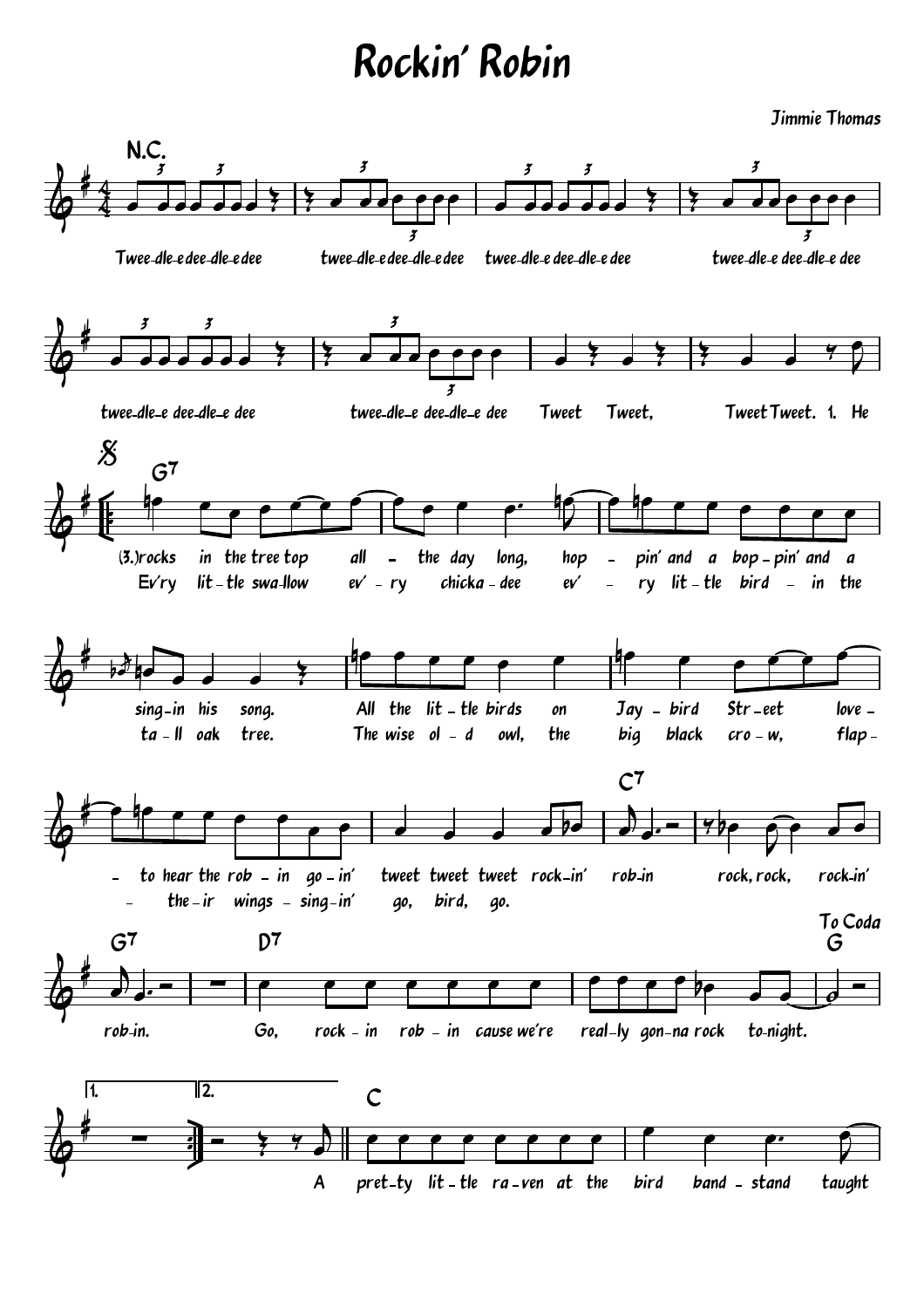



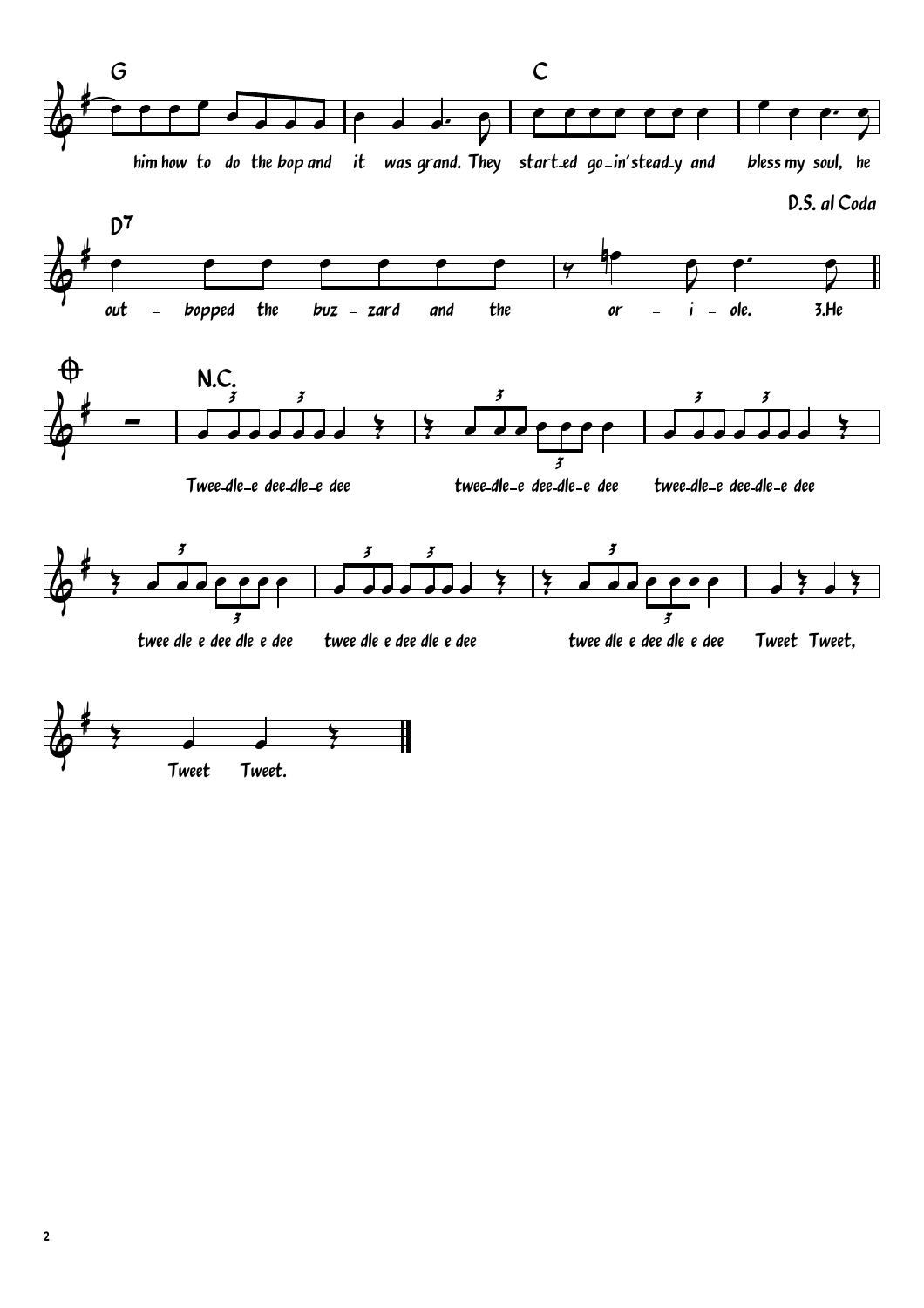Alto Sax Baritone Sax

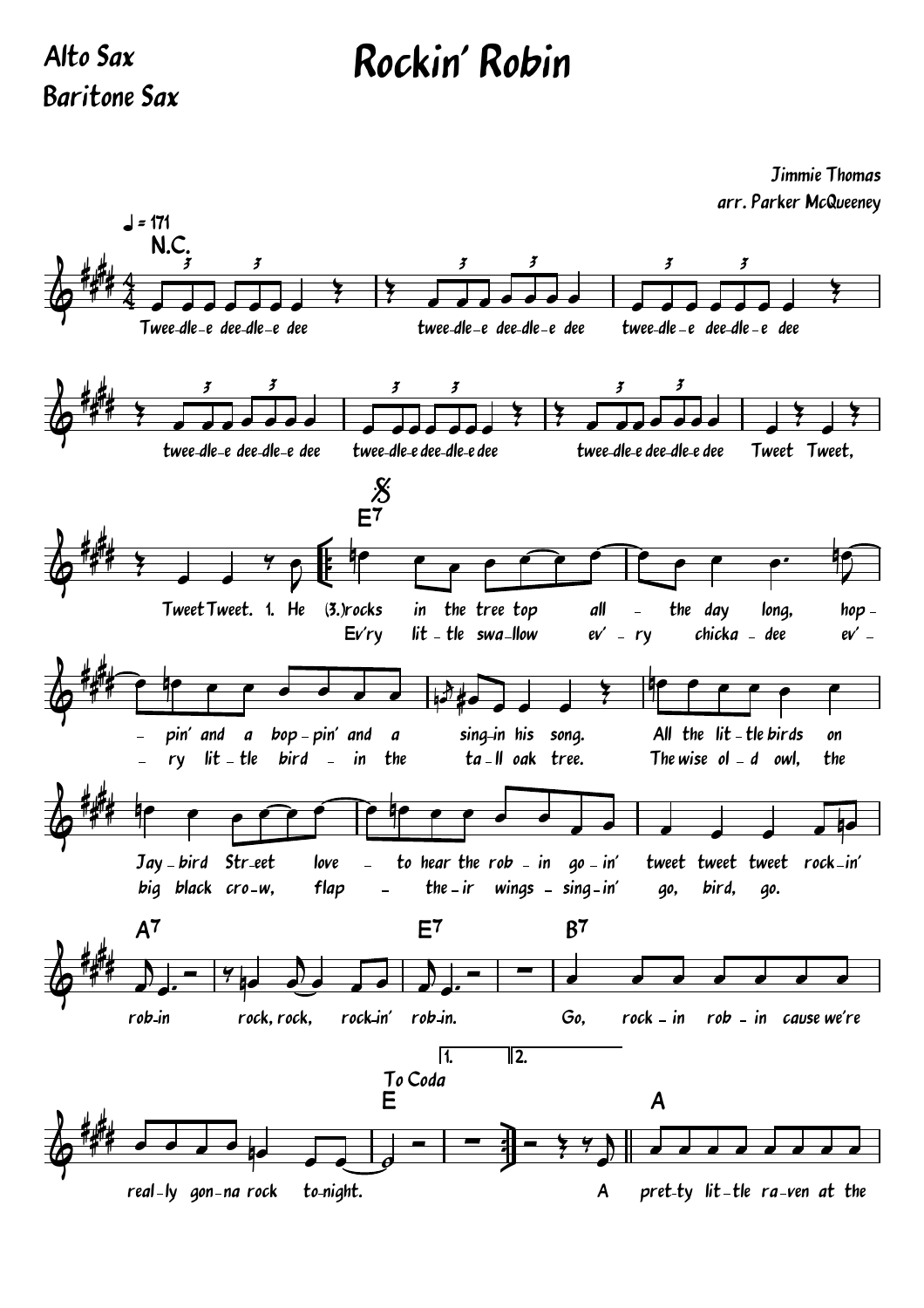

Tweet. Tweet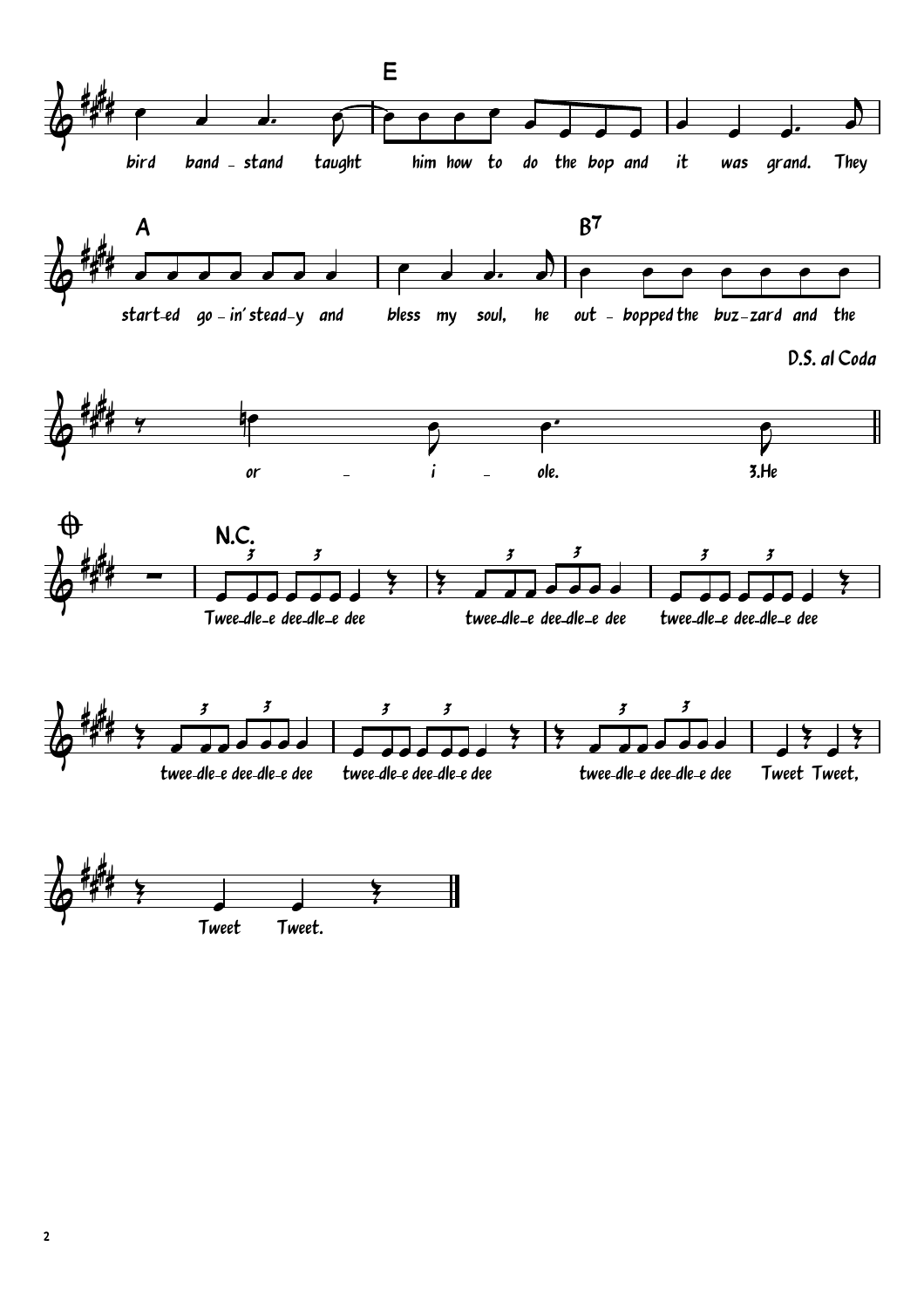#### Trumpet Clarinet Soprano Sax Tenor Sax

Jimmie Thomas arr. Parker McQueeney

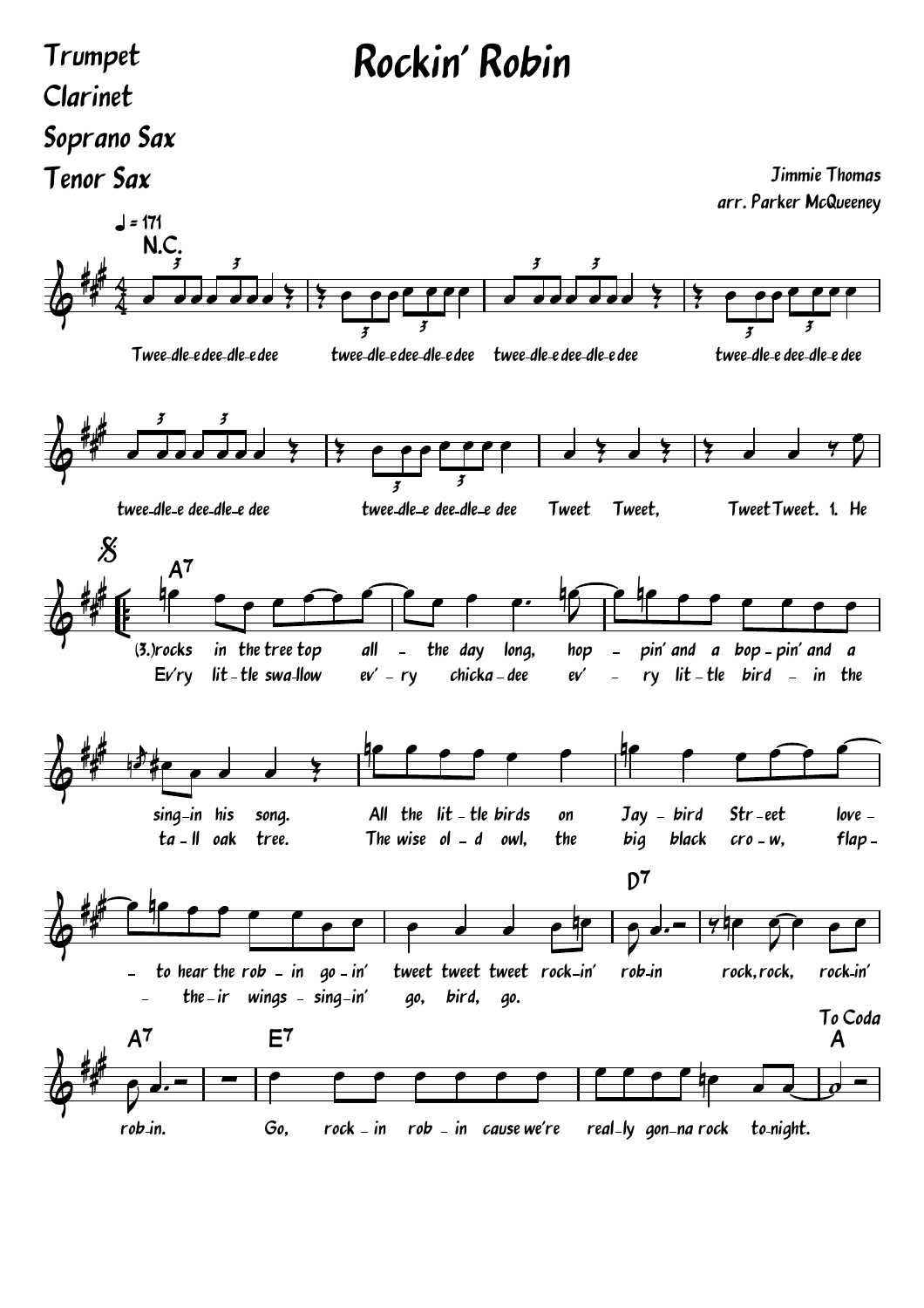



D.S. al Coda





Twee-dle-e dee-dle-e dee

twee-dle-e dee-dle-e c

e dee twee-dle-e dee-dle-e dee



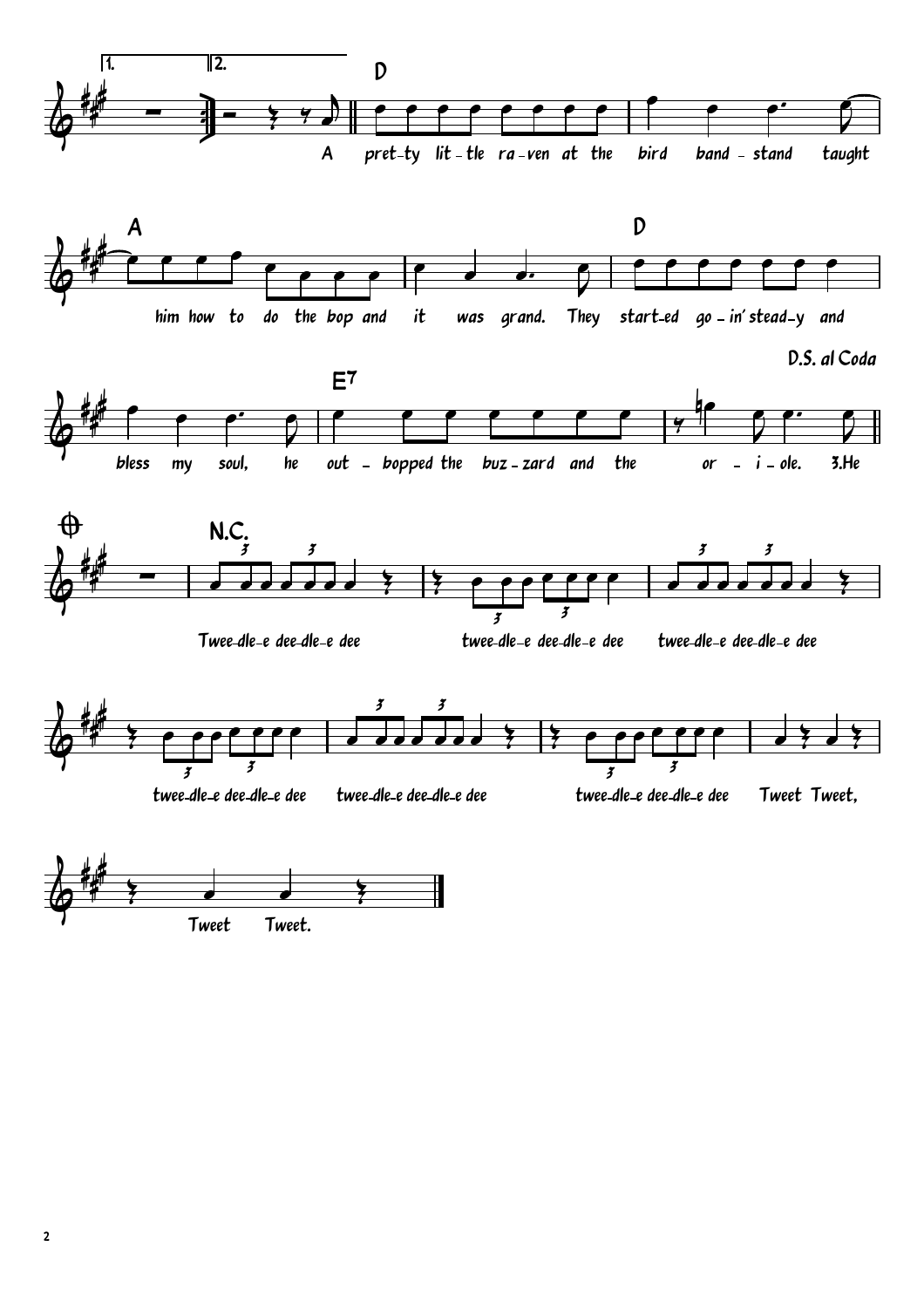